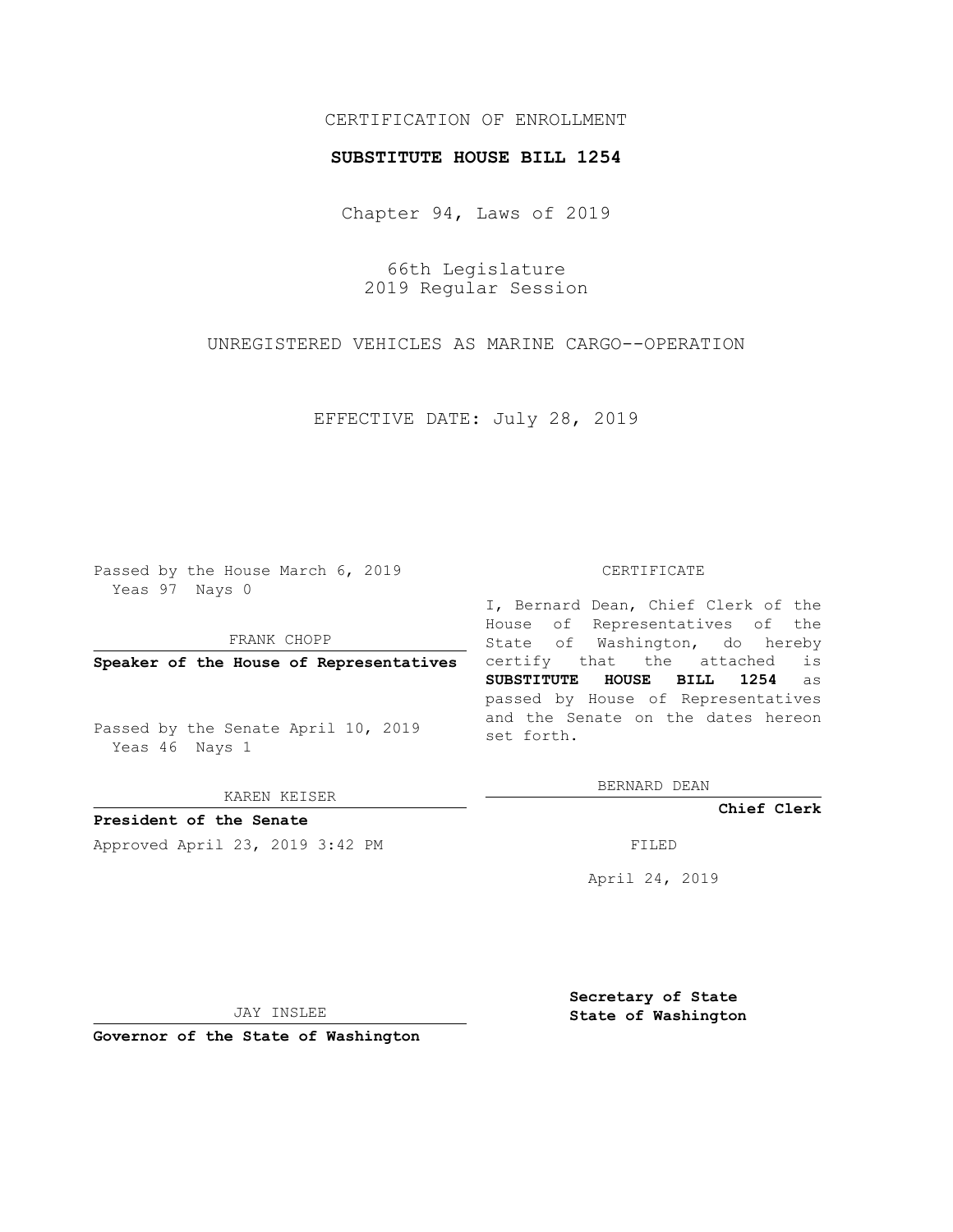## **SUBSTITUTE HOUSE BILL 1254**

Passed Legislature - 2019 Regular Session

**State of Washington 66th Legislature 2019 Regular Session**

**By** House Transportation (originally sponsored by Representatives Fey, Barkis, Wylie, and Tharinger)

READ FIRST TIME 02/05/19.

1 AN ACT Relating to clarifying the authority of unregistered 2 vehicles shipped as marine cargo through public ports to operate on 3 public roadways; amending RCW 46.16A.080; and creating a new section.

4 BE IT ENACTED BY THE LEGISLATURE OF THE STATE OF WASHINGTON:

5 NEW SECTION. **Sec. 1.** (1) The legislature finds forty percent of 6 jobs in Washington state are connected to international trade.

(2) The legislature also finds that:7

8 (a) Washington state ports serve as major intermodal hubs for 9 vehicles both imported to and exported from the United States, 10 supporting both manufacturing and logistics jobs;

11 (b) Vehicles shipped as marine cargo are not registered until 12 purchased by the end user; and

13 (c) To efficiently move unregistered vehicles shipped as marine 14 cargo between port-owned marine terminals, storage lots, and vehicle 15 processing facilities, they must operate on public roadways.

16 **Sec. 2.** RCW 46.16A.080 and 2013 c 299 s 2 are each amended to 17 read as follows:

18 The following vehicles are not required to be registered under 19 this chapter: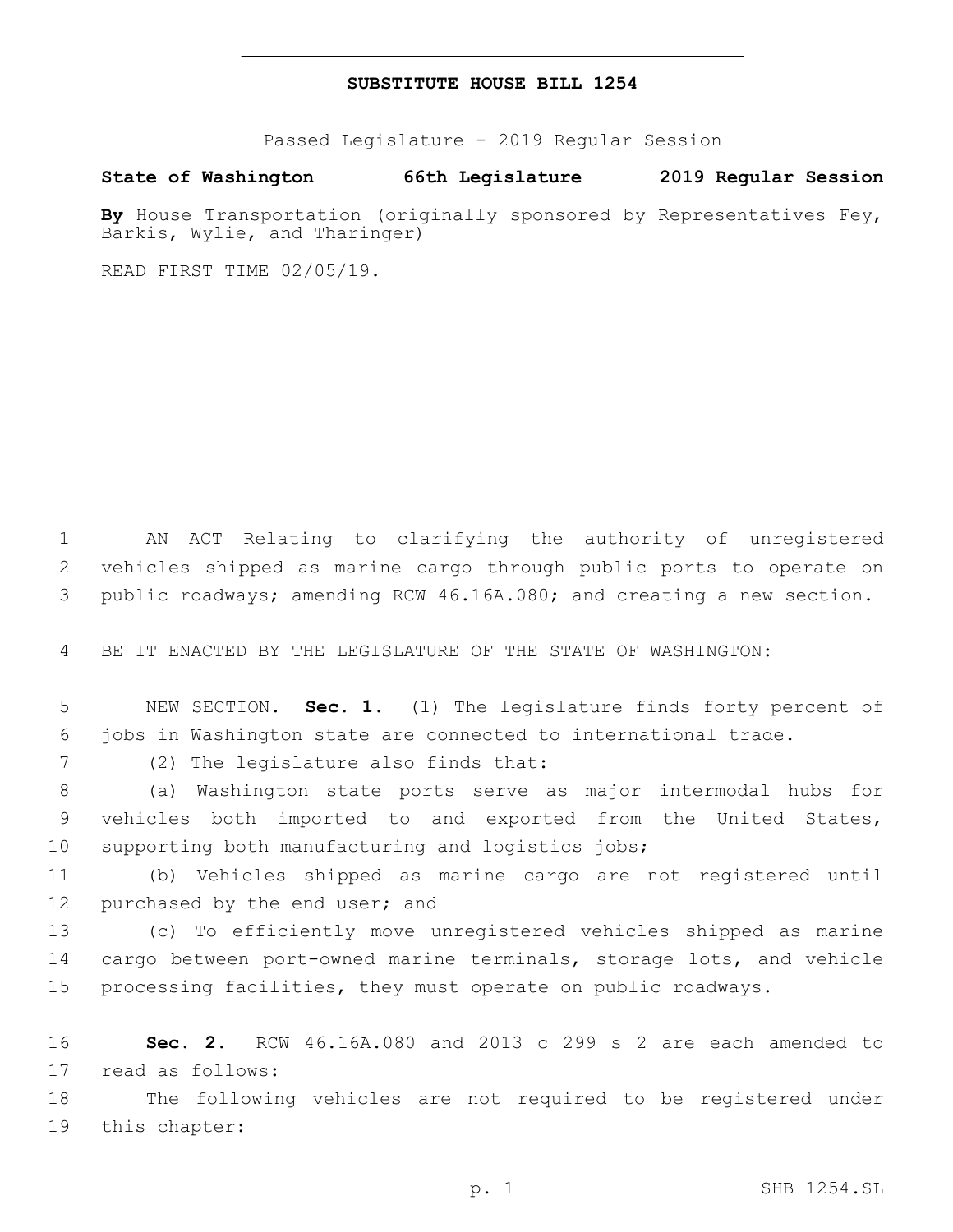(1) Converter gears used to convert a semitrailer into a trailer or a two-axle truck or tractor into a three or more axle truck or tractor or used in any other manner to increase the number of axles of a vehicle;4

5 (2) Electric-assisted bicycles;

 (3)(a) Farm vehicles operated within a radius of twenty-five miles of the farm where it is principally used or garaged for the purposes of traveling between farms or other locations to engage in activities that support farming operations, (b) farm tractors and farm implements including trailers designed as cook or bunk houses used exclusively for animal herding temporarily operating or drawn upon the public highways, and (c) trailers used exclusively to transport farm implements from one farm to another during daylight hours or at night when the trailer is equipped with lights that 15 comply with applicable law;

 (4) Forklifts operated during daylight hours on public highways adjacent to and within five hundred feet of the warehouses they 18 serve;

 (5) Golf carts, as defined in RCW 46.04.1945, operating within a designated golf cart zone as described in RCW 46.08.175;

 (6) Motor vehicles operated solely within a national recreation area that is not accessible by a state highway, including motorcycles, motor homes, passenger cars, and sport utility vehicles. This exemption applies only after initial registration;

25 (7) Motorized foot scooters;

 (8) Nurse rigs or equipment auxiliary for the use of and designed or modified for the fueling, repairing, or loading of spray and fertilizer applicator rigs and not used, designed, or modified 29 primarily for the purpose of transportation;

 (9) Off-road vehicles operated on a street, road, or highway as authorized under RCW 46.09.360, or nonhighway roads under RCW 46.09.450;32

33 (10) Special highway construction equipment;

(11) Dump trucks and tractor-dump trailer combinations that are:

 (a) Designed and used primarily for construction work on 36 highways;

 (b) Not designed or used primarily for the transportation of 38 persons or property on a public highway; and

(c) Only incidentally operated or moved over the highways;